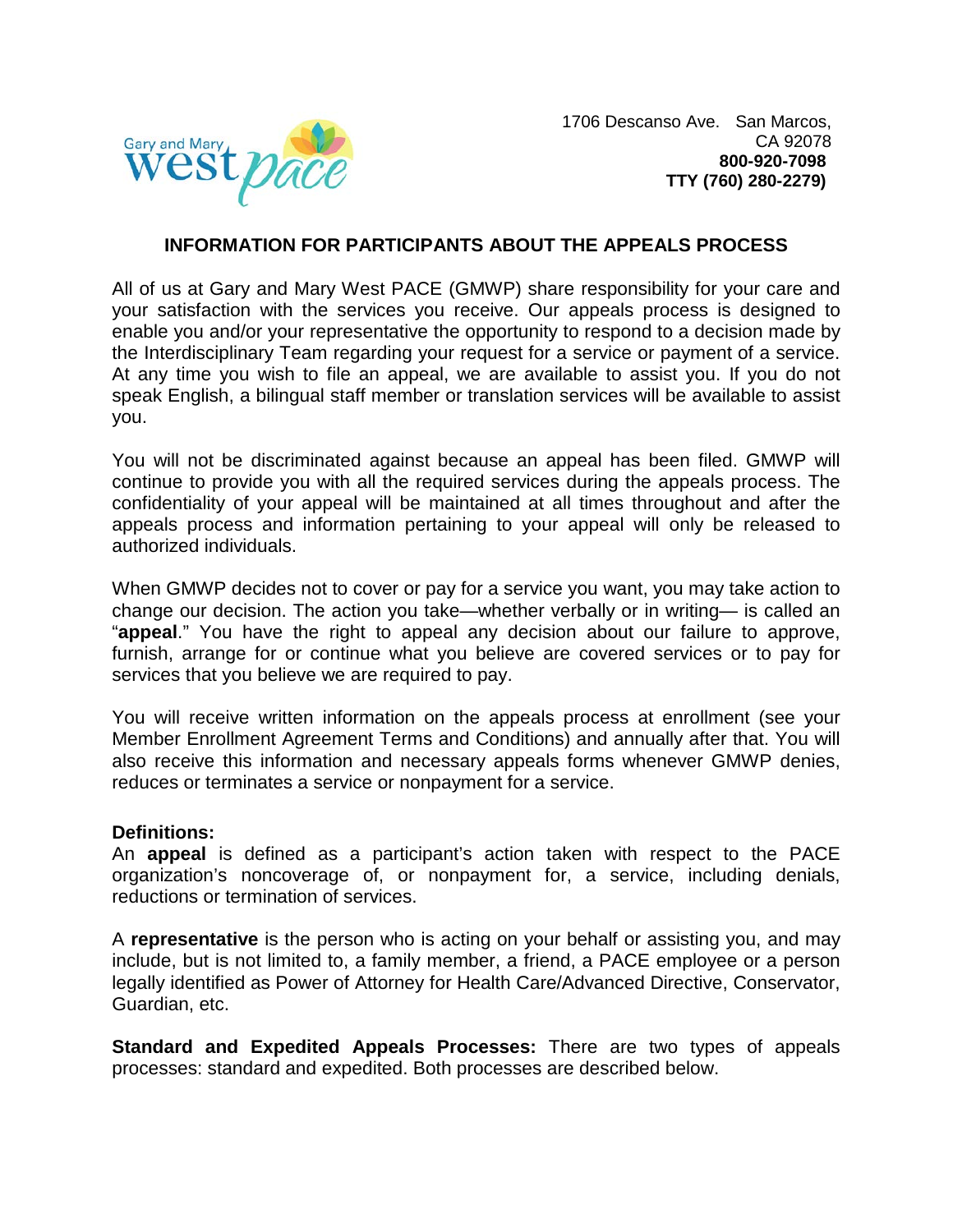If you request a **standard appeal**, your appeal must be filed verbally or in writing within 180 calendar days of when your request for service or payment of service was denied or a service was reduced or terminated. This is the date which appears on the Notice of Action for Service or Payment Request. (The 180-day limit may be extended for good cause.) We will respond to your appeal as quickly as your health requires, but no later than thirty (30) calendar days after we receive your appeal.

If you believe that your life, health or ability to get well is in danger without the service you want, you or any treating physician may ask for an **expedited appeal**. If the treating physician asks for an expedited appeal for you, or supports you in asking for one, we will automatically decide on your appeal as promptly as your health requires, but no later than seventy-two (72) hours after we receive your request for an appeal. We may extend this time frame up to fourteen (14) calendar days if you ask for the extension or if we justify to the Department of Health Care Services the need for more information and how the delay benefits you.

If you ask for an **expedited appeal** without support from a treating doctor, we will decide if your health condition requires us to decide on an expedited basis. If we decide to deny you an **expedited appeal**, we will let you know within seventy-two (72) hours. If this happens, your appeal will be considered a standard appeal.

*Note: For GMWP participants enrolled in Medi-Cal – GMWP will continue to provide the disputed service(s) if you choose to continue receiving the service(s) until the appeals process is completed. If our initial decision to NOT cover or reduce services is upheld, you may be financially responsible for the payment of disputed service(s) provided during the appeals process.*

## **The information below describes the appeals process for you or your representative to follow should you or your representative wish to file an appeal**:

- 1. If you or your representative has requested a service or payment for a service and GMWP denies the request or reduces or terminates a service, you may appeal the decision. A written "*Notice of Action of Service or Payment Request*" (NOA) will be provided to you and/or your representative who will explain the reason for the denial, deferral or modification of your service request or request for payment.
- 2. You can make your appeal either verbally (in person or by telephone) or in writing with PACE Program staff of the center you attend. The staff person will make sure that you are provided with written information on the appeals process, and that your appeal is documented on the appropriate form. You will need to provide complete information of your appeal so the appropriate staff person can help to resolve your appeal in a timely and efficient manner. You or your representative may present or submit relevant facts and/or evidence for review. To submit relevant facts and/or evidence in writing, please send to the address listed below. Otherwise you or your representative may submit this information in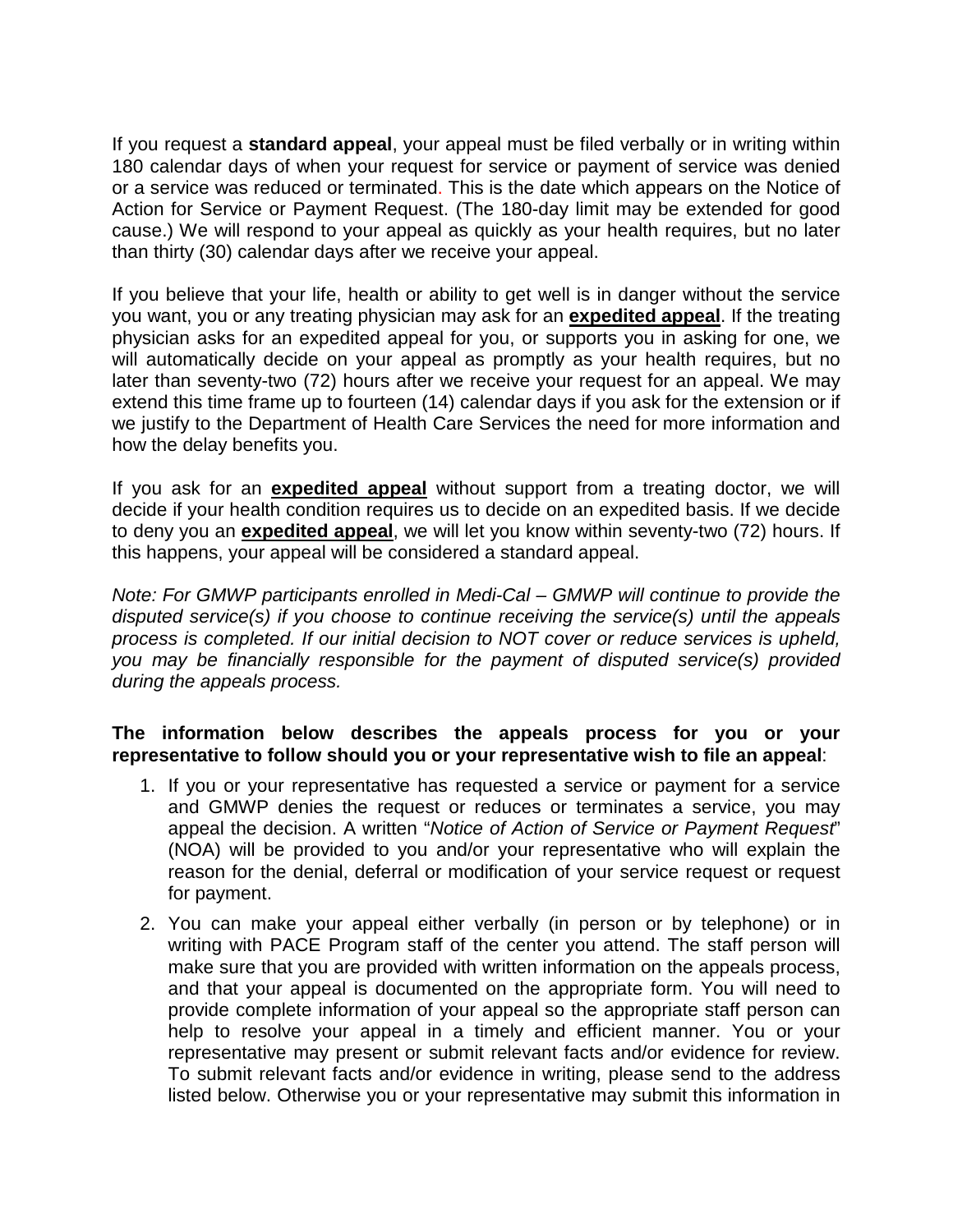person. If more information is needed, you will be contacted by designated individual who will assist you in obtaining the missing information.

- 3. If you wish to make your appeal by telephone, you may contact our Designated Individual at 800-920-7098 to request an appeal form and/or to receive assistance in filing an appeal. For the hearing impaired (TTY/TDD), please call (760) 280-2279.
- 4. If you wish to submit your appeal in writing, please ask a staff person for an appeal form. Please send your written appeal to:

Executive Director or Program Manager Gary and Mary West PACE 1706 Descanso Ave San Marcos, CA 92078

- 5. You will be sent a written acknowledgement of receipt of your appeal within five (5) working days for a standard appeal. For and expedited appeal, we will notify you or your representative within one (1) business day by telephone or in person that the request for an expedited appeal has been received.
- 6. The reconsideration of the GMWP's decision will be made by a person(s) not involved in the initial decision-making process in consultation with the Interdisciplinary Team. We will insure that this person(s) is both impartial and appropriately credentialed to decide regarding the necessity of the services you requested.
- 7. Upon GMWP program's completion of the review of your appeal, you or your representative will be notified in writing of the decision on your appeal. As necessary and depending on the outcome of the decision, GMWP will inform you and/or your representative of other appeal rights you may have if the decision is not in your favor. Please refer to the information described below:

## **The Decision on your Appeal:**

*If we decide fully in your favor* on a **standard appeal** for a request for *service*, we are required to provide or arrange for services as quickly as your health condition requires, but no later than thirty (30) calendar days from when we received your request for an appeal. **If we decide in your favor** on a request for *payment*, we are required to make the requested payment within sixty (60) calendar days after receiving your request for an appeal.

*If we do not decide fully in your favor* on a **standard appeal** or if we fail to provide you with a decision within thirty (30) calendar days, you have the right to pursue an external appeal through either the Medicare or Medi-Cal program (see **Additional Appeal Rights,** below). We also are required to notify you as soon as we decide and also to notify the federal Center for Medicare and Medicaid Services and the Department of Health Care Services. We will inform you in writing of your **external**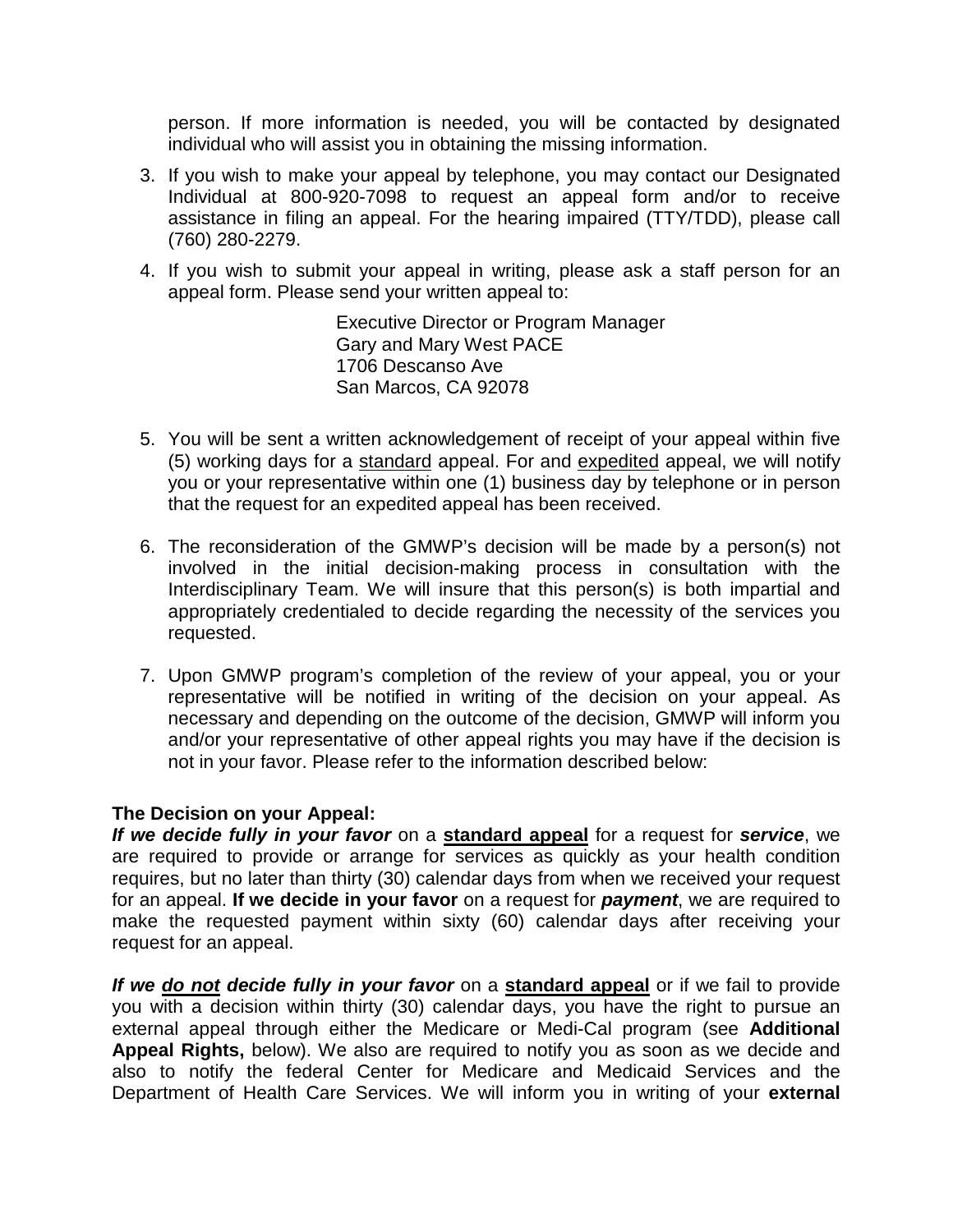appeal rights under Medicare or Medi-Cal managed care, or both. We will help you choose which external program to pursue if both are applicable. We also will send your appeal to the appropriate external program for review.

*If we decide fully in your favor* on an **expedited appeal** we are required to get the service or give you the service as quickly as your health condition requires, but no later than seventy-two (72) hours after we received your request for an appeal.

*If we do not decide in your favor* on an **expedited appeal** or fail to notify you within seventy-two (72) hours, you have the right to pursue an external appeal process under either Medicare or Medicaid (**see Additional Appeal Rights**). We are required to notify you as soon as we decide and also to notify the Center for Medicare and Medicaid Services and the Department of Health Care Services. We let you know in writing of your **external appeal** rights under the Medicare or Medi-Cal program, or both. We will help you choose which to pursue if both are applicable. We also will send your appeal to the appropriate external program for review.

# **Additional Appeal Rights under Medi-Cal and Medicare**

If we do not decide in your favor on your appeal or fail to provide you a decision within the required timeframe, you have additional appeal rights. Your request to file an external appeal can be made either verbally or in writing. The next level of appeal involves a new and impartial review of your appeal request through either the Medicare or Medi-Cal program.

The **Medicare program** contracts with an "Independent Review Organization" to provide external review on appeals involving PACE programs. This review organization is completely independent of our PACE organization.

The **Medi-Cal program** conducts their next level of appeal through the State hearing process. If you are enrolled in Medi-Cal, you can appeal if GMWP wants to reduce or stop a service you are receiving. Until you receive a final decision, you may choose to continue to receive the disputed service(s). However, you may have to pay for the service(s) if the decision is not in your favor.

If you are enrolled in **Medicare Medi-Cal program or both,** we will help you choose which external appeal process you should follow. We also will send your appeal on to the appropriate external program for review.

If you are not sure which program you are enrolled in, ask us. The Medicare and Medi-Cal external appeal options are described below.

## *Medi-Cal External Appeals Process*

If you are enrolled in **both Medicare and Medi-Cal OR Medi-Cal only**, and choose to appeal our decision using Medi-Cal's external appeals process, we will send your